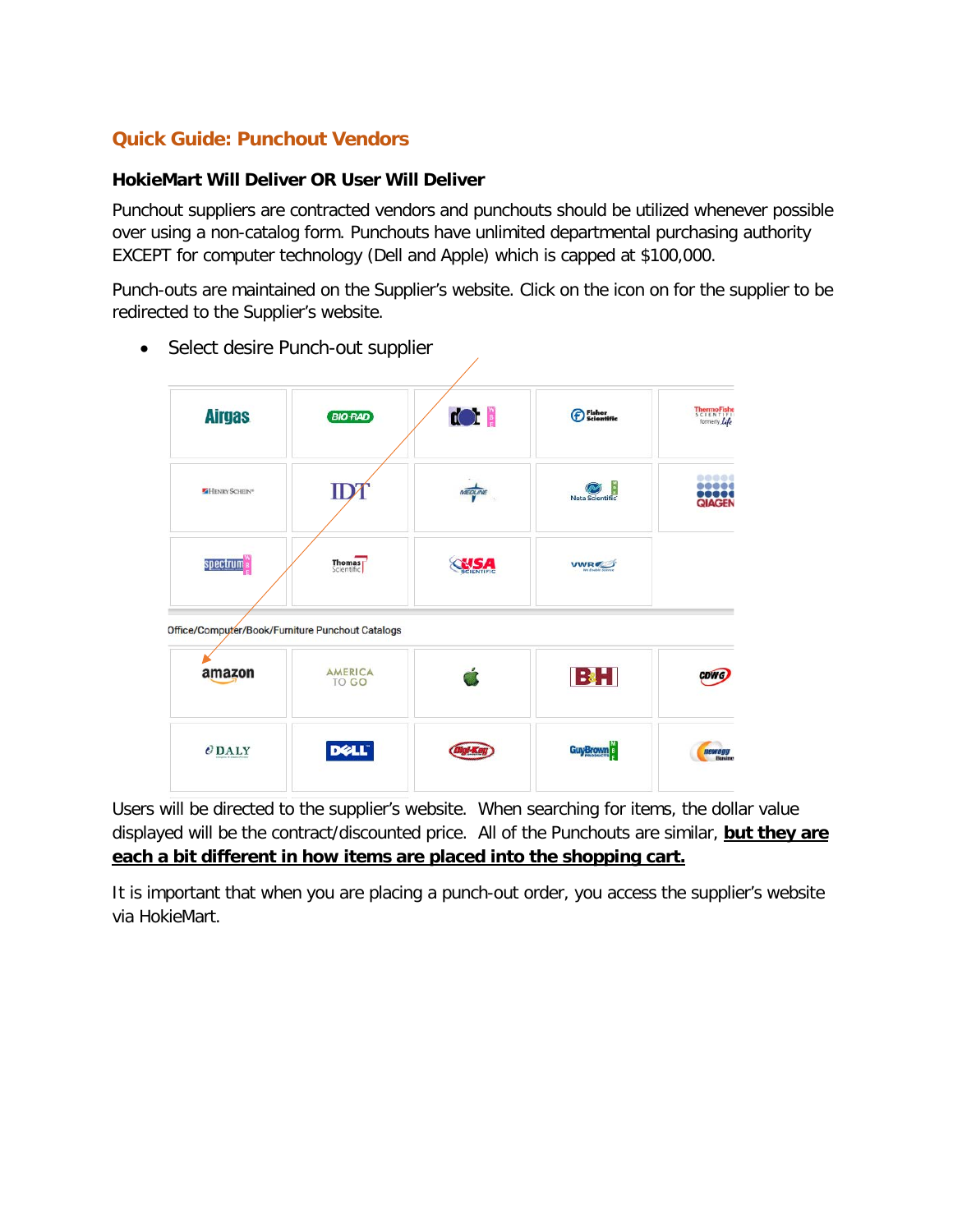When you punch out to a supplier site, enter the search criteria in the appropriate location, such as the suppliers search bar

Add your item to the cart and click the check out or cart button depending on which site you are utilizing